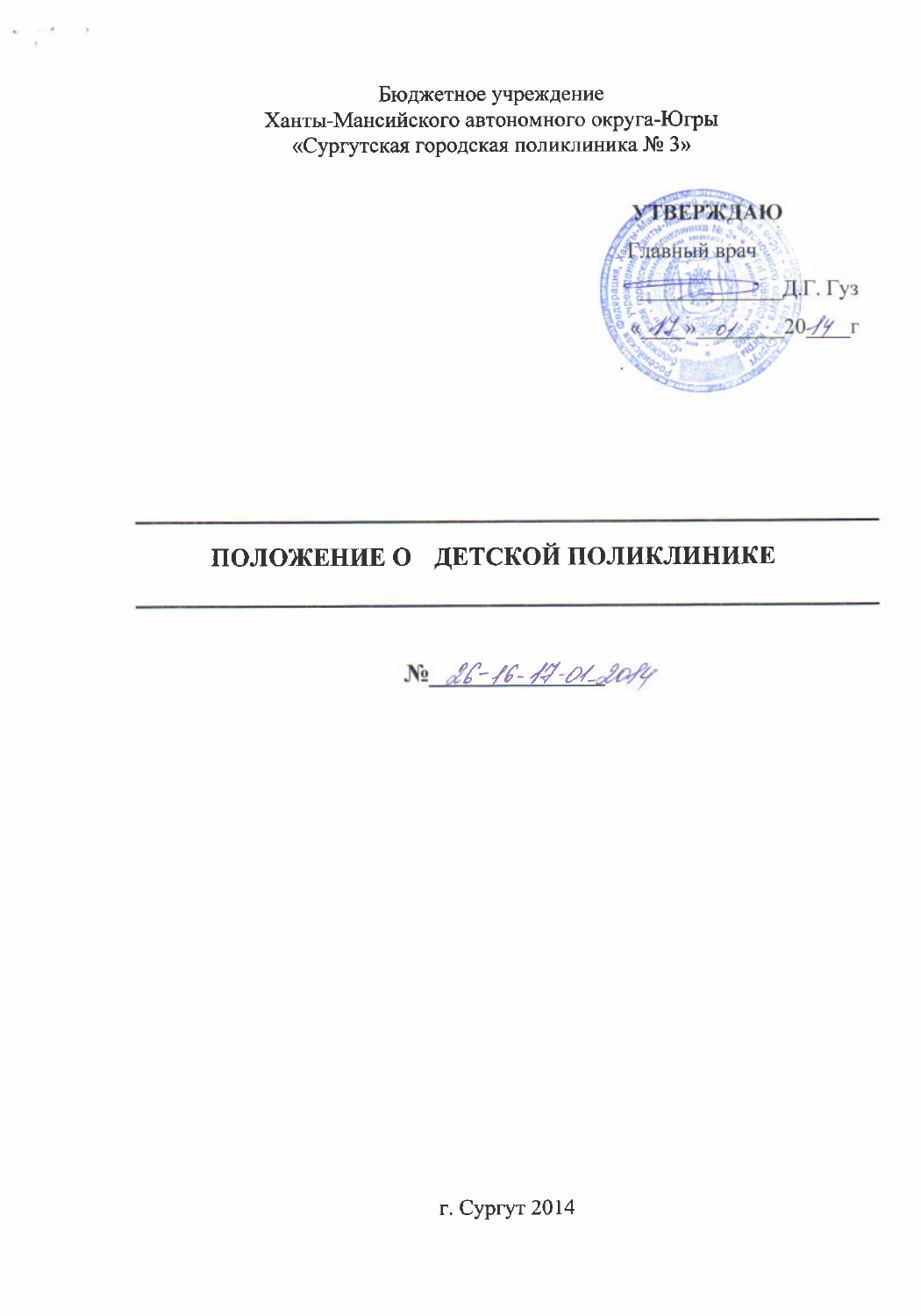1.1. Настоящее положение определяет назначение, цели, задачи. ответственность основы деятельности функции, права.  $\overline{M}$ летской поликлиники.

1.2. Детская поликлиника обеспечивает лечебно - профилактическую помощь детям от 0 до 17 лет включительно, проживающим в районе ее деятельности, по участковому принципу.

1.3. Обеспечивает линамическое медицинское наблюдение  $3a$ здоровыми детьми.

1.4. Обеспечивает диспансерное наблюдение детей с хроническими заболеваниями от 0 до 17 лет включительно.

1.5. Обеспечивает проведение профилактических прививок детям на территории обслуживания.

1.6.В своей деятельности детская поликлиника руководствуется действующим законодательством, нормативно - правовыми актами, организационно - распорядительными документами самого учреждения и настоящим положением.

1.7. Деятельность детской поликлиники осуществляется на основе текущего и перспективного планирования, сочетания единоначалия в решении вопросов служебной деятельности и коллегиальности при их обсуждении, персональной ответственности работников за надлежащее исполнение возложенных на них должностных обязанностей.

1.8.Заведующий детской поликлиникой и медицинский персонал назначаются на должности и освобождаются от занимаемых должностей приказом главного врача учреждения в соответствии с действующим законодательством Российской Федерации.

1.9. Квалификационные требования, функциональные обязанности, права, ответственность заведующего детской поликлиникой и сотрудников регламентируются должностными инструкциями, утверждаемыми руководителем учреждения.

1.10. Детскую поликлинику возглавляет заведующий детской поликлиникой, на должность которого назначается лицо, имеющее высшее профессиональное образование, опыт лечебной и организационной работы.

1.11. Заведующий детской поликлиникой:

- добросовестно исполняет свои трудовые обязанности, возложенные на него трудовым договором;

-работает в соответствии с графиком работы. В конце каждого месяца знакомится с графиком работы на следующий месяц и ставит подпись в графе «ознакомлен»;

-составляет годовые планы детской поликлиники и предоставляет их на утверждение главному врачу поликлиники;

-обеспечивает оказание лечебно-профилактической помощи детям в поликлинике, на дому, в школах и дошкольных учреждениях;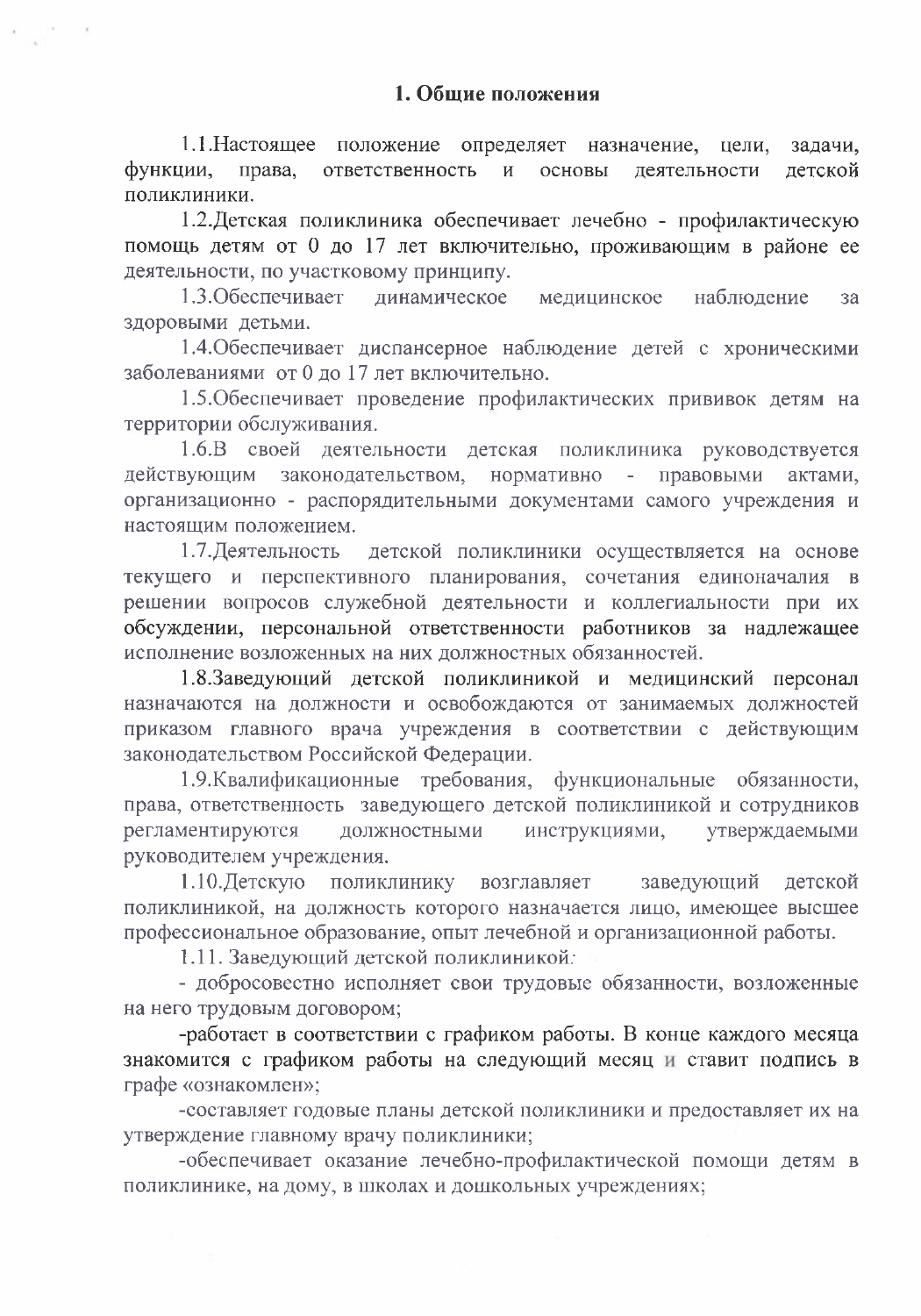-контролирует проведение диспансерных осмотров детей, состоящих на «Д» учете у врачей;

-координирует взаимодействие подчиненных ей служб, а также контролирует соблюдение преемственности в работе поликлиники с другими медицинскими учреждениями города (стационары, женские консультации и др.);

-проводит санитарно-просветительную работу среди населения  $\mathbf{B}$ районе деятельности поликлиники и оснащение ПОЛИКЛИНИКИ **BCCM** необходимым для этой работы;

-внедряет в работу поликлиники новые средства  $\overline{M}$ методы профилактики, диагностики и лечения, а также новые организационные формы оказания медицинской помощи детскому населению;

-организовывает систематическую информацию врачей о новых лекарственных средствах;

-составляет рациональные графики работы персонала отделений, кабинетов и контролирует их выполнение;

- вносит руководству учреждения предложения по оснащению медицинским оборудованием, средствами поликлиники современным оргтехники и предметами, облегчающими труд медицинского персонала;

-проводит анализ качества и эффективности диспансеризации по детской поликлинике;

-проводит систематические проверки качества диагностики и лечения больных в поликлинике и на дому;

-проводит анализ работы показателей лечебно-диагностической и профилактической деятельности поликлиники с составлением пояснительной записки;

-анализирует состояние инфекционной заболеваемости, ее динамику, своевременность выявления, госпитализации, диспансерного качество наблюдения инфекционных больных;

-анализирует среднюю нагрузку врачей всех специальностей в детской поликлинике, на дому и при необходимости обеспечивает равномерную нагрузку;

-систематически контролирует выполнение плана профилактических прививок;

-организовывает систематически учебу по квалификации медицинского персонала на базе поликлиники путем проведения врачебных и сестринских конференций, лекций и докладов по актуальным вопросам диагностики лечения и профилактики заболеваний;

лечебнопередовые формы организации -изучает, внедряет диагностической и профилактической помощи детскому населению;

-надлежаще содержит и эксплуатирует помещения поликлиники, оборудования и приборов, их своевременный профилактический, текущий и капитальный ремонт;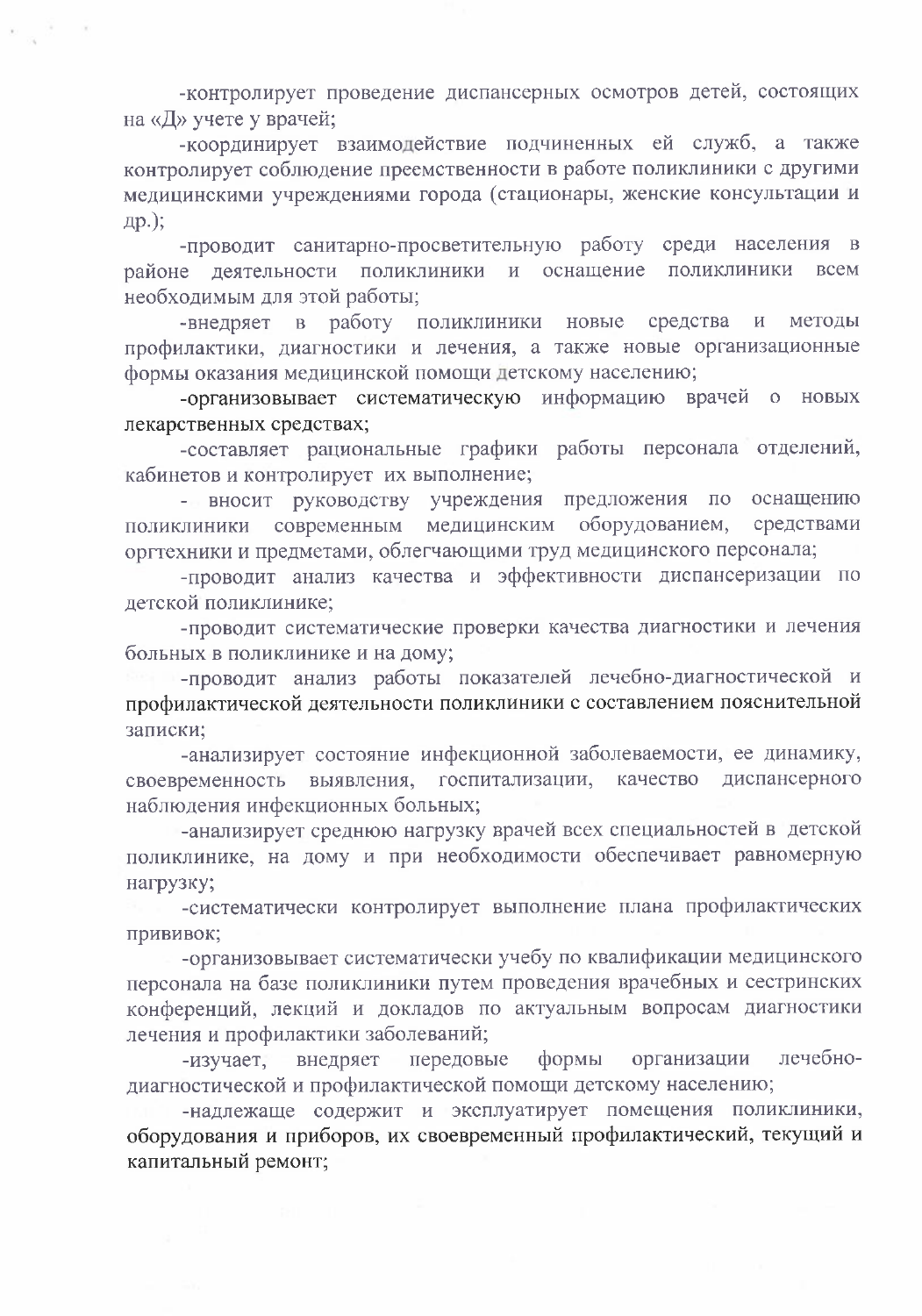- ведёт личный прием сотрудников и населения в установленные дни и часы, своевременно рассматривает предложения, заявления и жалобы трудящихся, принимает по каждому из них конкретные меры;

-повышает свою квалификацию как в области клинических дисциплин. так и по организации здравоохранения;

-осуществляет руководство и контроль за проведением санитарнопросветительной работы среди населения города и медицинских работников;

-осуществляет руководство и контроль за надлежащим исполнением должностных обязанностей подчиненных лиц;

-контролирует выполнение программно-целевых показателей по работе детской поликлиники.

1.12.В период отсутствия заведующего детской поликлиникой его обязанности исполняет назначенный приказом руководителя организации другой работник.

1.13.Заведующий детской поликлиникой или лицо, исполняющее его обязанности, имеют право подписи документов, направляемых от имени поликлиники по вопросам, входящим в его компетенцию.

 $1.14.3a$ надлежащее исполнение должностных обязаностей  $\overline{M}$ нарушение трудовой дисциплины работники детской поликлиники несут ответственность порядке, предусмотренном действующим  $\overline{B}$ законодательством.

1.15. Настоящее положение, структура и штатное расписание детской поликлиники утверждаются руководителем организации.

#### 2. Организационная структура

2.1. Детская поликлиника является структурным подразделением БУ «Сургутская городская поликлиника № 3».

2.2. Структуру и штатную численность детской поликлиники утверждает главный врач учреждения, исходя из условий и особенностей деятельности учреждения.

#### 3. Основные задачи детской поликлиники

3.1. Сохранение  $\mathbf{M}$ укрепление здоровья детей на территории обслуживания БУ «Сургутская городская поликлиника № 3».

3.2. Оказание первичной медико-санитарной помощи детскому населению в поликлинике и на дому согласно стандартов.

3.3. Организация проведение комплекса профилактических  $\overline{\text{M}}$ мероприятий среди детского населения направленных на снижение заболеваемости, инвалидности, смертности.

3.4. Организация и осуществление диспансеризации детского населения (здоровых и больных), прежде всего подростков.

3.5. Совершенствование оказания медицинской помощи детям первого года жизни (развитие «школы матери», повышение процента детей,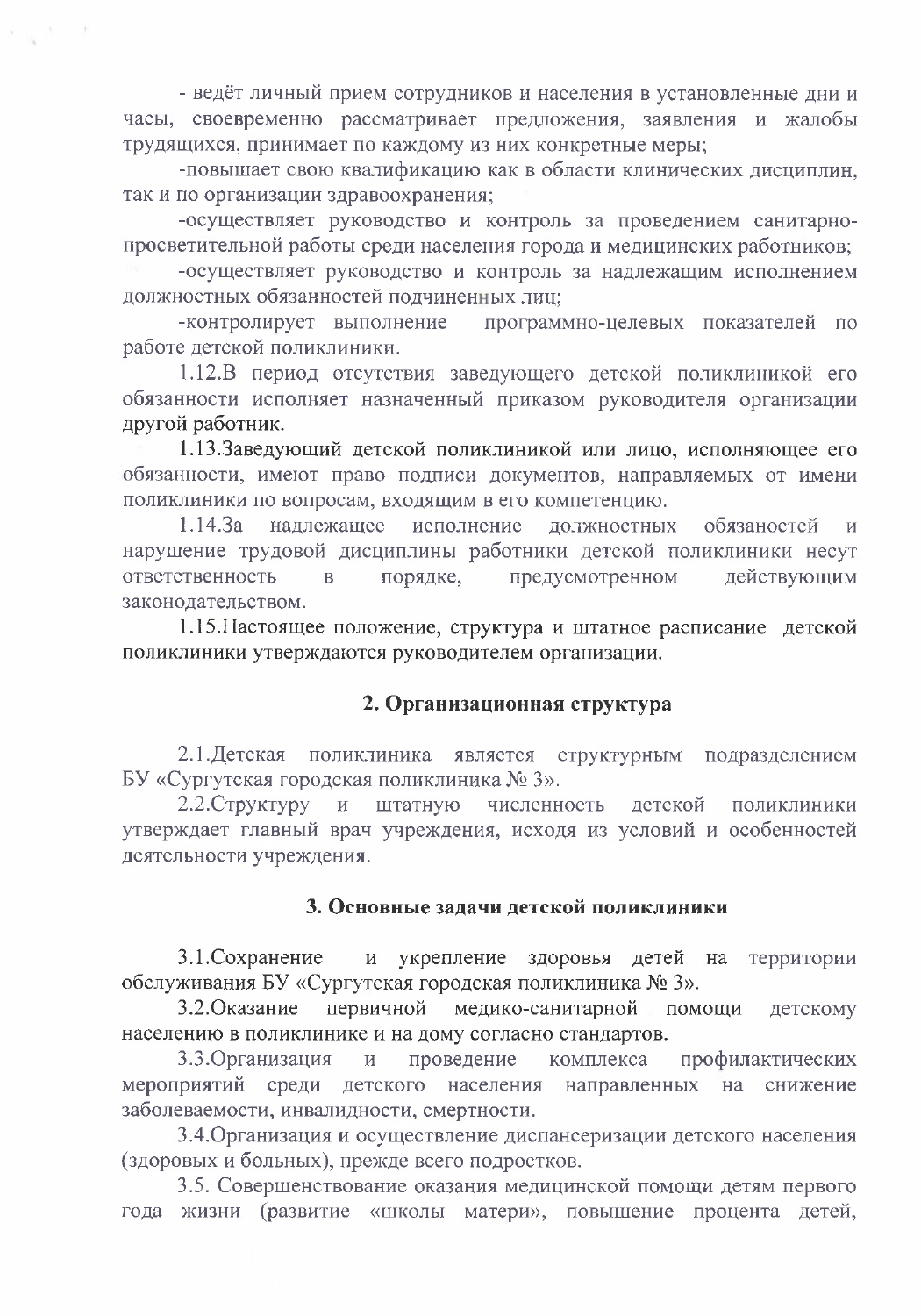грудном вскармливании, находящихся на своевременное взятие скрининга у новорожденных неонатального летей. своевременное обследование детей первого года жизни.

3.6. Совершенствование работы по взаимодействию с женской консультацией по антенатальной охране плода, повышение процента детей, находящихся на грудном вскармливании.

3.7. Организация мероприятий  $\overline{M}$ проведение санитарно- $\Pi$ O гигиеническому воспитанию населения, пропаганде здорового образа жизни.

# 4. Основные функции детской поликлиники

4.1. Ведение амбулаторного приема и оказание помощи на дому детям по поводу острых и обострения хронических заболеваний

4.2. Проведение профилактических осмотров детей в декретированные сроки в соответствии с установленным порядком.

4.3. Проведение профилактических прививок согласно национальному календарю.

4.4. Оказание неотложной помощи детям.

4.5. Проведение экспертизы временной нетрудоспособности  $\, {\bf B}$ соответствии с действующим положением.

4.6. Осуществление комплексных мероприятий по диспансеризации детского населения.

4.7. Осуществление лечебно-профилактической работы в системе ОМС и ДМС согласно стандартов оказания медиуинской помощи.

4.8. Проведение подготовки детей для поступления в детские сады, школы.

4.9. Проведение мероприятий по профилактике и распространению инфекционных заболеваний.

4.10. Систематическое повышение квалификации уровня И медицинских знаний медицинских работников.

4.11. Внедрение в работу поликлиники новых форм и методов работы.

4.12. Соблюдение принципов ЭТИКИ деонтологии  $\overline{B}$ работе  $\overline{\mathbf{M}}$ поликлиники.

4.13. Проводение активной систематической санитарнопросветительной работы среди населения.

## 5. Права

5.1. Поликлиника имеет право:

поступающие -получать  $\mathbf{B}$ учреждение документы иные информационные материалы по своему профилю деятельности для ознакомления, систематизированного учета и использования в работе;

-запрашивать получать руководителей  $\boldsymbol{M}$ OT структурных подразделений информацию, необходимую для выполнения возложенных на него задач и функций;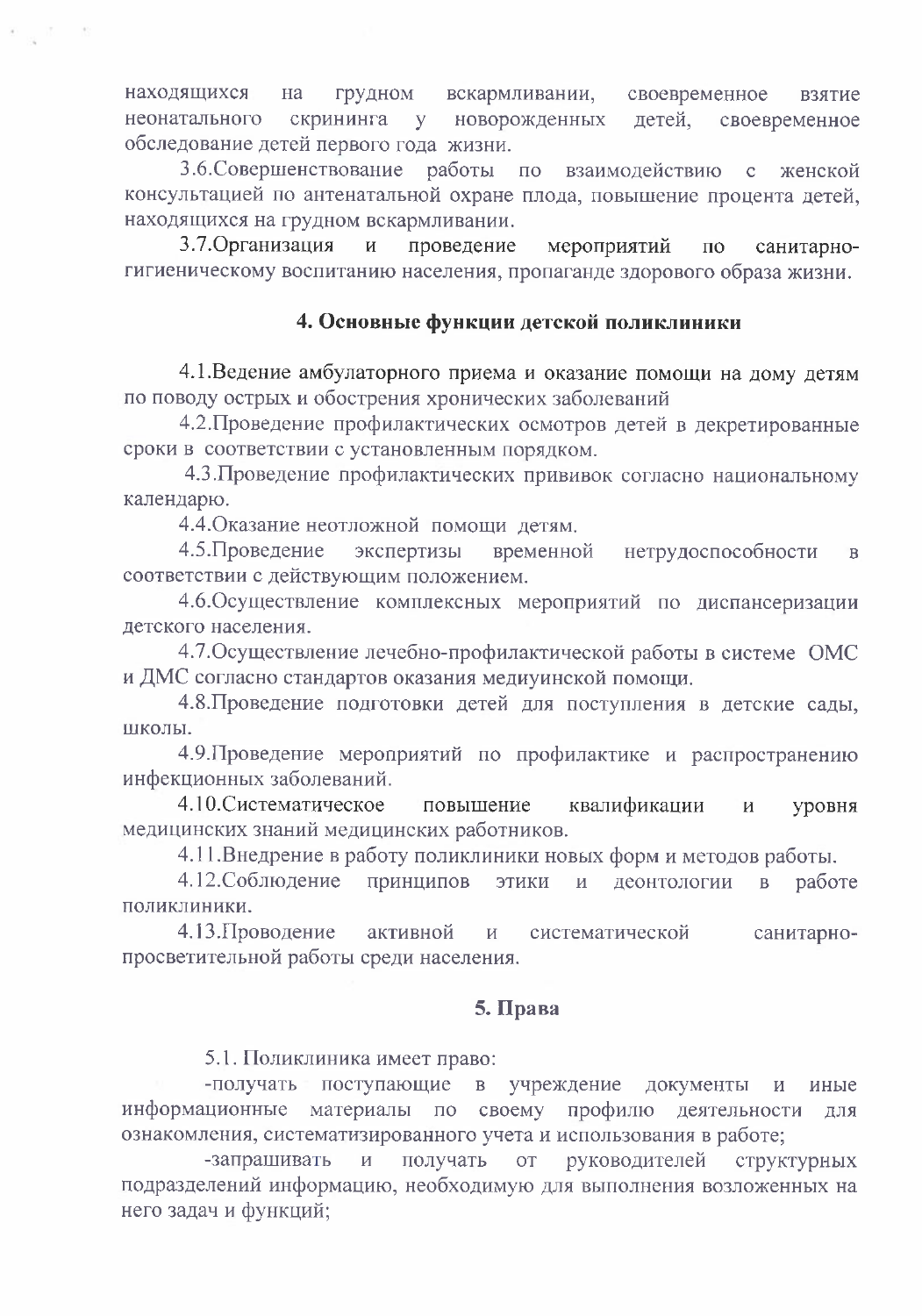-вносить предложения по совершенствованию форм и методов работы отделения и учреждения в целом;

-давать разъяснения, рекомендации и указания по вопросам, входящим в компетенцию отделения;

-участвовать в подборе и расстановке кадров по своему профилю деятельности;

-вносить предложения руководству учреждения по повышению квалификации, поощрению и наложению взысканий на работников отделения;

-участвовать совещаниях  $\, {\bf B} \,$ при рассмотрении вопросов, касающихся деятельности отделения.

#### 6. Ответственность

6.1.Заведующий детской поликлиникой несёт персональную ответственность за:

-выполнение возложенных на детскую поликлинику функций и задач;

-организацию работы детской поликлиники, своевременное  $\overline{\mathbf{M}}$ квалифицированное выполнение приказов, распоряжений, поручений вышестоящего руководства, действующих нормативно- правовых актов по своему профилю деятельности;

эффективное использование -рациональное  $\mathbf{M}$ материальных  $\mathbf{M}$ кадровых ресурсов;

-состояние трудовой и исполнительской дисциплины в детской поликлинике, выполнение работниками eë своих функциональных обязанностей:

-соблюдение работниками детской поликлиники правил внутреннего распорядка, санитарно-противоэпидемического режима, противопожарной безопасности и техники безопасности;

-ведение документации, предусмотренной действующими нормативноправовыми документами;

-предоставление в установленном порядке достоверной статистической и иной информации о деятельности детской поликлиники;

-готовность детской поликлиники к работе в условиях чрезвычайных ситуаций.

6.2. Работники поликлиники несут ответственность в порядке и объеме, установленных соответствующими должностными инструкциями.

## 7. Взаимоотношения (служебные связи) детской поликлиники

Для выполнения функций прав  $M$ реализации отдел кадров взаимодействует:

7.1.С отделом кадров

7.1.1. Предоставления: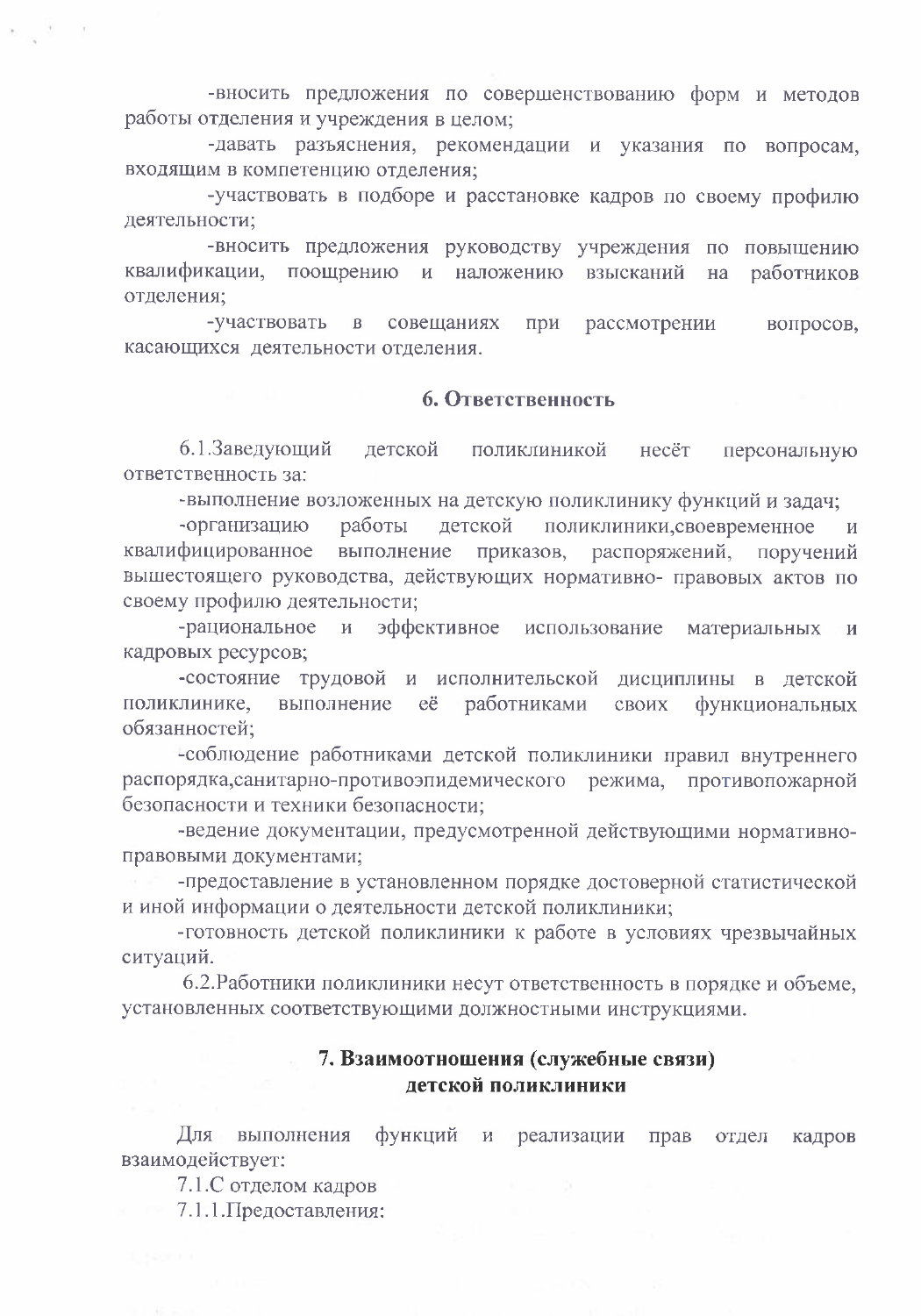-сведений о специалистах, нуждающихся в повышении квалификации сертификационное усовершенствование, профессиональная переподготовка);

-сведений о специалистах, нуждающихся в прохождении аттестации на присвоение квалификационной категории;

-заявок на специалистов, требующихся для укомплектования штата детской поликлиники:

-предложений по формированию графика отпусков;

-материалов на нарушителей трудовой дисциплины (актов по факту нарушения, письменных объяснений работников):

-листков временной нетрудоспособности к оплате;

-уведомлений о предоставлени ежегодных оплачиваемых отпусков работникам подразделений в соответствии с утверждённым графиком.

7.1.2. Получения

-утвержденных графиков отпусков;

-копий приказов о приеме, переводе, увольнении работников;

-копий приказов о предоставлении отпусков;

-копий приказов о поощрении и награждении;

-копий приказов о наложении дисциплинарных взысканий;

-результатов аттестации;

квалификации, утвержденного руководителем -плана повышения учреждения;

-плана аттестации сотрудников, нуждающихся в прохождении аттестации на присвоение квалификационной категории, утвержденного руководителем учреждения.

7.2.С планово-экономическим отделом (ПЭО) по вопросам

7.2.1. Получения:

-утвержденного штатного расписания;

-положений о премировании работников;

-нормативов по труду;

-сведений о предстоящем сокращении численности;

-сведений об изменении должностных окладов, доплат, надбавок.

7.2.2. Предоставления

-заявок на бланочную продукцию;

-заявок на изменение штатного расписания.

7.3. С бухгалтерией по вопросам

7.3.1. Получения:

- санаторно - курортных путёвок «Мать и дитя».

7.3.2. Предоставления

- табелей учета рабочего времени;

- критериев качества работы ежемесячно.

7.4. С договорно-правовым отделом по вопросам

7.4.1. Получения:

-заключений, консультаций по правовым вопросам;

-разъяснений действующего законодательства, в том числе трудового права;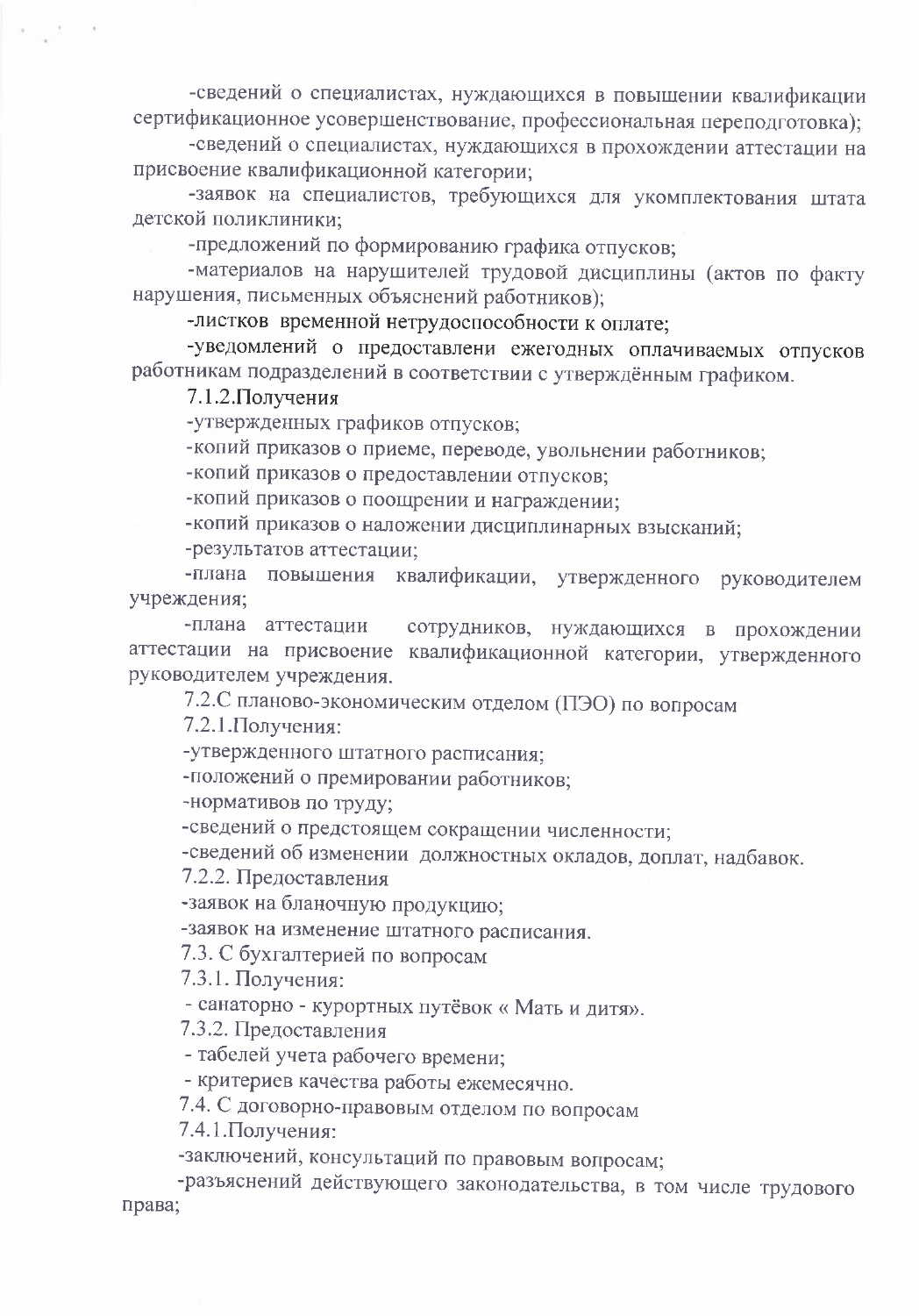-заключений  $\mathbf{o}$ соответствии действующему законодательству предоставленных на правовую экспертизу документов.

7.4.2. Предоставление

-заявок на молочную продукцию;

-заявок на биологические препараты;

-проектов документов, в том числе проектов приказов на правовую экспертизу и для визирования.

7.5. Со взрослой поликлиникой

7.5.1. Предоставления:

-актов передачи подростков во взрослую поликлинику;

- совместных отчётов.

7.5.2. Получения:

-консультация узких специалистов;

-функциональных и ультразвуковых обследований;

-текущих отчетов

7.6.С женской консультацией

7.6.1. Предоставление:

-отчётов по АТП комплексу;

-отчёта по родовым сертификатам.

7.6.2. Получения:

-списков женщин, состоящих на учёте по беременности; -текущих отчётов.

**РАЗРАБОТАНО** 

Заведующий детской поликлиникой

For E.B. KOPOTKOBa

### СОГЛАСОВАНО

Заместитель главного врача по медицинской части

Arre М. М. Мирхайдарова

С.М. Опарина

Л.А.Коршнявая

Л.Д. Полозова

Главная медицинская сестра

Начальник отдела кадров

Начальник договорноправового отдела

Председатель профкома

 $\mathcal{C}$ / С.М.Опарина

Утверждено и введено в действие Приказом № № № 31 14 от « 47 » с/ 2014 г

Срок введения в действие установлен с « 0/ » 0/ 2014 г